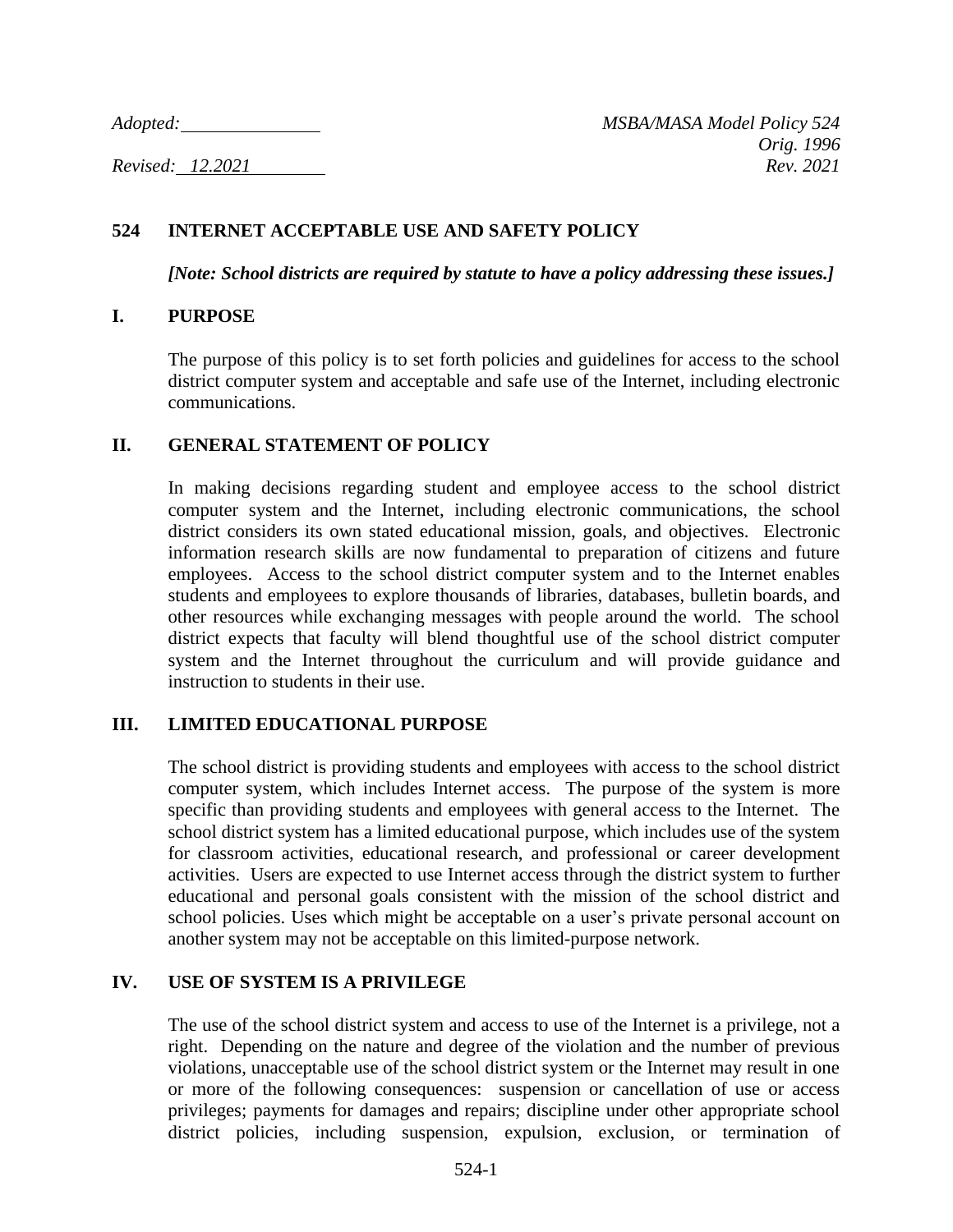employment; or civil or criminal liability under other applicable laws.

## **V. UNACCEPTABLE USES**

- A. While not an exhaustive list, the following uses of the school district system and Internet resources or accounts are considered unacceptable:
	- 1. Users will not use the school district system to access, review, upload, download, store, print, post, receive, transmit, or distribute:
		- a. pornographic, obscene, or sexually explicit material or other visual depictions that are harmful to minors;
		- b. obscene, abusive, profane, lewd, vulgar, rude, inflammatory, threatening, disrespectful, or sexually explicit language;
		- c. materials that use language or images that are inappropriate in the education setting or disruptive to the educational process;
		- d. information or materials that could cause damage or danger of disruption to the educational process;
		- e. materials that use language or images that advocate violence or discrimination toward other people (hate literature) or that may constitute harassment or discrimination.
	- 2. Users will not use the school district system to knowingly or recklessly post, transmit, or distribute false or defamatory information about a person or organization, or to harass another person, or to engage in personal attacks, including prejudicial or discriminatory attacks.
	- 3. Users will not use the school district system to engage in any illegal act or violate any local, state, or federal statute or law.
	- 4. Users will not use the school district system to vandalize, damage, or disable the property of another person or organization, will not make deliberate attempts to degrade or disrupt equipment, software, or system performance by spreading computer viruses or by any other means, will not tamper with, modify, or change the school district system software, hardware, or wiring or take any action to violate the school district's security system, and will not use the school district system in such a way as to disrupt the use of the system by other users.
	- 5. Users will not use the school district system to gain unauthorized access to information resources or to access another person's materials, information, or files without the implied or direct permission of that person.
	- 6. Users will not use the school district system to post private information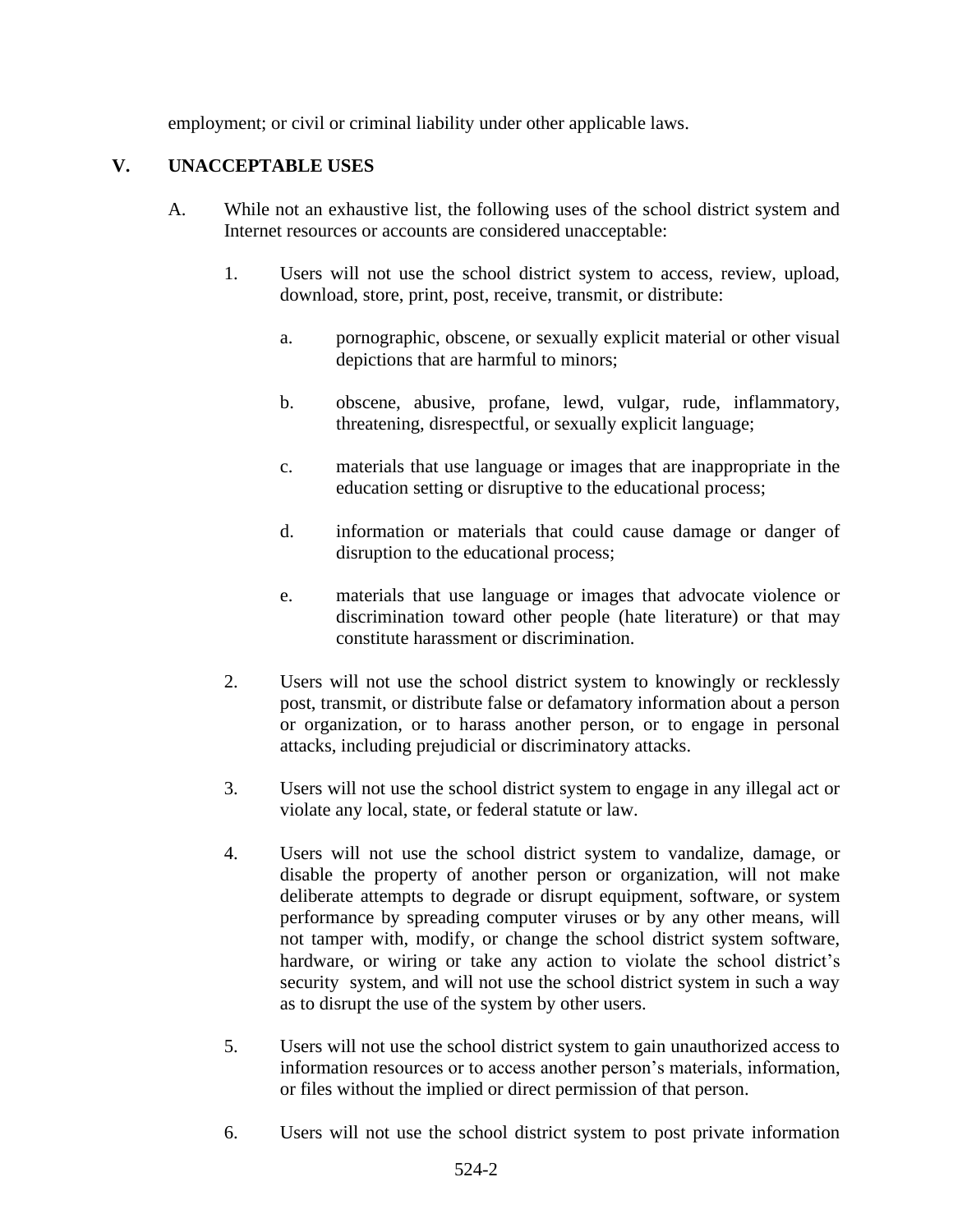about another person, personal contact information about themselves or other persons, or other personally identifiable information, including, but not limited to, addresses, telephone numbers, school addresses, work addresses, identification numbers, account numbers, access codes or passwords, labeled photographs, or other information that would make the individual's identity easily traceable, and will not repost a message that was sent to the user privately without permission of the person who sent the message. *[Note: School districts should consider the impact of this paragraph on present practices and procedures, including, but not limited to, practices pertaining to employee communications, school or classroom websites, and student/employee use of social networking websites. Depending upon school district policies and practices, school districts may wish to add one or more of the following clarifying paragraphs.]*

- a. This paragraph does not prohibit the posting of employee contact information on school district webpages or communications between employees and other individuals when such communications are made for education-related purposes (i.e., communications with parents or other staff members related to students).
- b. Employees creating or posting school-related webpages may include personal contact information about themselves on a webpage. However, employees may not post personal contact information or other personally identifiable information about students unless:
	- (1) such information is classified by the school district as directory information and verification is made that the school district has not received notice from a parent/guardian or eligible student that such information is not to be designated as directory information in accordance with Policy 515; or
	- (2) such information is not classified by the school district as directory information but written consent for release of the information to be posted has been obtained from a parent/guardian or eligible student in accordance with Policy 515.

In addition, prior to posting any personal contact or personally identifiable information on a school-related webpage, employees shall obtain written approval of the content of the postings from the building administrator.

c. These prohibitions specifically prohibit a user from utilizing the school district system to post personal information about a user or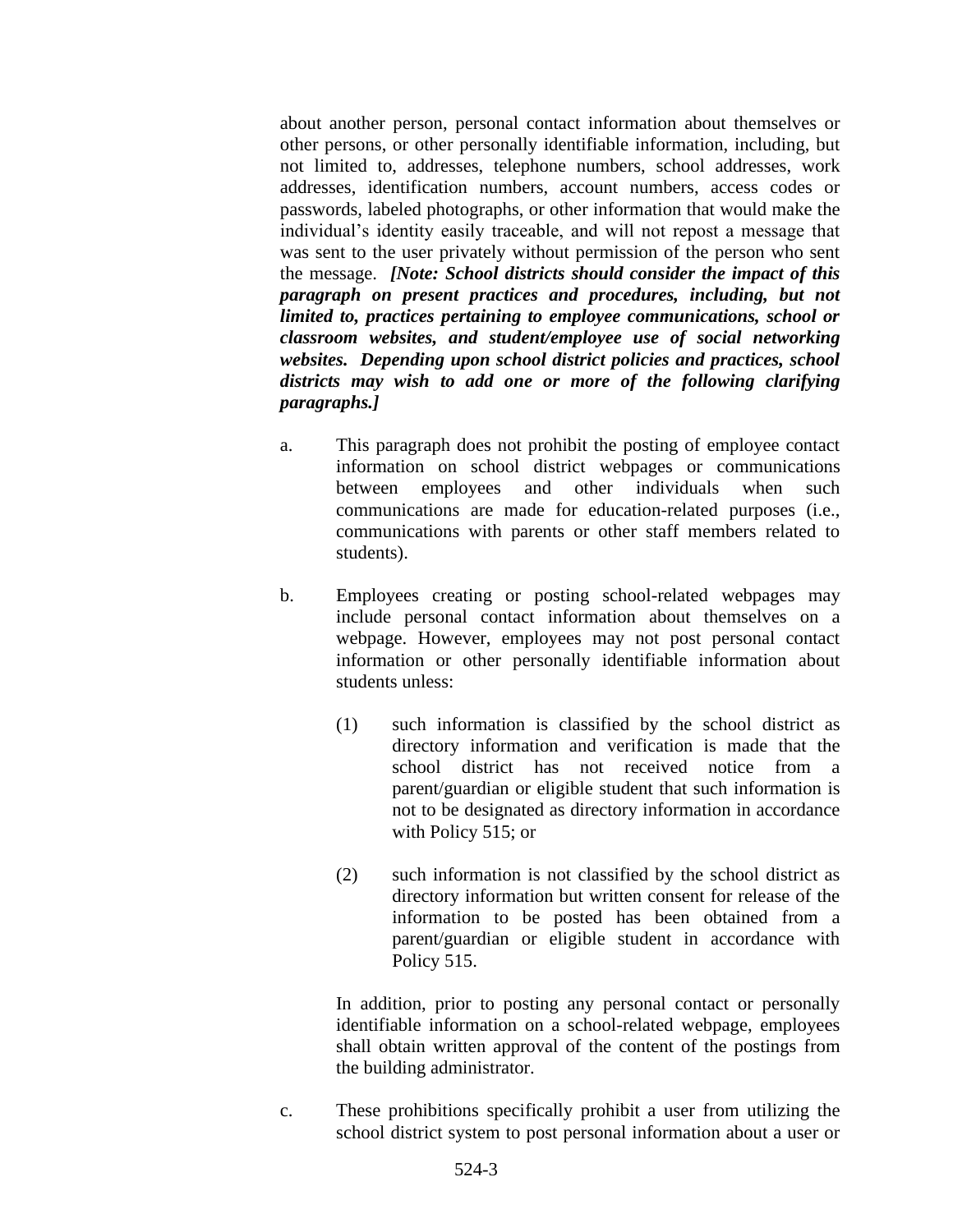another individual on social networks, including, but not limited to, social networks such as "Facebook," "Twitter," "Instagram," "Snapchat," "TikTok," "Reddit," and similar websites or applications.

- 7. Users must keep all account information and passwords on file with the designated school district official. Users will not attempt to gain unauthorized access to the school district system or any other system through the school district system, attempt to log in through another person's account, or use computer accounts, access codes, or network identification other than those assigned to the user. Messages and records on the school district system may not be encrypted without the permission of appropriate school authorities.
- 8. Users will not use the school district system to violate copyright laws or usage licensing agreements, or otherwise to use another person's property without the person's prior approval or proper citation, including the downloading or exchanging of pirated software or copying software to or from any school computer, and will not plagiarize works they find on the Internet.
- 9. Users will not use the school district system for conducting business, for unauthorized commercial purposes, or for financial gain unrelated to the mission of the school district. Users will not use the school district system to offer or provide goods or services or for product advertisement. Users will not use the school district system to purchase goods or services for personal use without authorization from the appropriate school district official.
- 10. Users will not use the school district system to engage in bullying or cyberbullying in violation of the school district's Bullying Prohibition Policy. This prohibition includes using any technology or other electronic communication off school premises to the extent that student learning or the school environment is substantially and materially disrupted.
- B. The school district has a special interest in regulating off-campus speech that materially disrupts classwork or involves substantial disorder or invasion of the rights of others. A student or employee engaging in the foregoing unacceptable uses of the Internet when off school district premises also may be in violation of this policy as well as other school district policies. Examples of such violations may include, but are not limited to, serious or severe bullying or harassment targeting particular individuals, threats aimed at teachers or other students, failure to follow rules concerning lessons, the writing of papers, the use of computers, or participation in other online school activities, and breaches of school security devices. If the school district receives a report of an unacceptable use originating from a non-school computer or resource, the school district may investigate such reports to the best of its ability. Students or employees may be subject to disciplinary action for such conduct, including, but not limited to, suspension or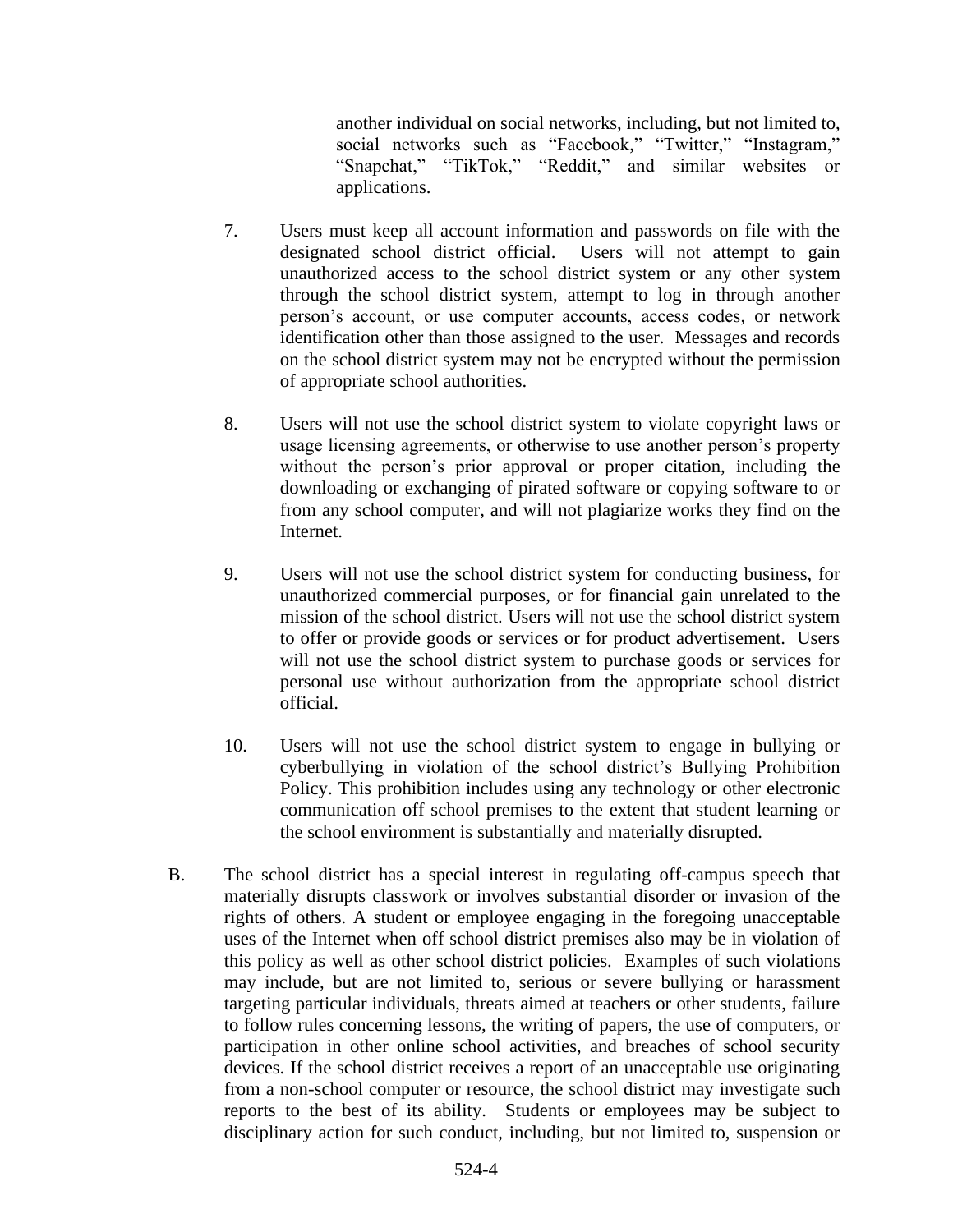cancellation of the use or access to the school district computer system and the Internet and discipline under other appropriate school district policies, including suspension, expulsion, exclusion, or termination of employment.

C. If a user inadvertently accesses unacceptable materials or an unacceptable Internet site, the user shall immediately disclose the inadvertent access to an appropriate school district official. In the case of a school district employee, the immediate disclosure shall be to the employee's immediate supervisor and/or the building administrator. This disclosure may serve as a defense against an allegation that the user has intentionally violated this policy. In certain rare instances, a user also may access otherwise unacceptable materials if necessary to complete an assignment and if done with the prior approval of and with appropriate guidance from the appropriate teacher or, in the case of a school district employee, the building administrator.

## **VI. FILTER**

*[Note: Pursuant to state law, school districts are required to restrict access to inappropriate materials on school computers with Internet access. School districts seeking technology revenue pursuant to Minnesota Statutes section 125B.26 or certain federal funding, such as erate discounts, for purposes of Internet access and connection services and/or receive funds to purchase Internet accessible computers are subject to the federal Children's Internet Protection Act, effective in 2001. Those districts are required to comply with additional standards in restricting possible access to inappropriate materials. Therefore, school districts should select one of the following alternative sections depending upon whether the school district is seeking such funding and the type of funding sought.]*

## **ALTERNATIVE NO. 1**

*[Note: For a school district that does not seek either state or federal funding in connection with its computer system, the following language should be adopted. It reflects a mandatory requirement under Minnesota Statutes section 125B.15.]*

All computers equipped with Internet access and available for student use at each school site will be equipped to restrict, by use of available software filtering technology or other effective methods, all student access to materials that are reasonably believed to be obscene, child pornography or harmful to minors under state or federal law. Software filtering technology shall be narrowly tailored and shall not discriminate based on viewpoint.

*[Note: The purchase of filtering technology is not required by state law if the school site would incur more than incidental expense in making the purchase. In the absence of filtering technology, school sites still are required to use "other effective methods" to restrict student access to such materials.]*

## **ALTERNATIVE NO. 2**

*[Note: Technology revenue is available to school districts that meet the additional condition of*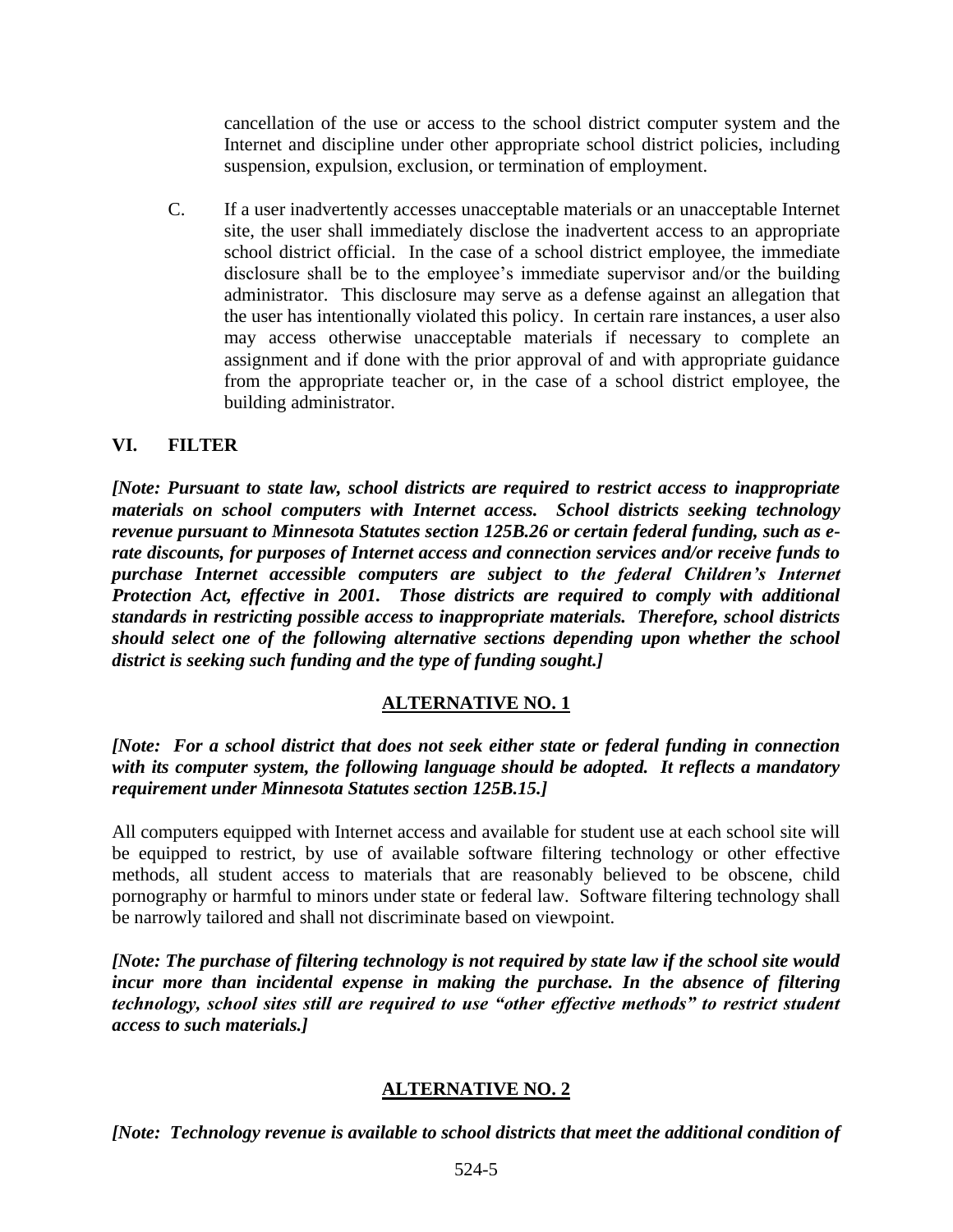## *also restricting adult access to inappropriate materials. School districts that seek such state technology revenue may adopt or retain the following language. However, the school district is not required to do so.]*

- A. All school district computers with Internet access and available for student use will be equipped to restrict, by use of available software filtering technology or other effective methods, all student access to materials that are reasonably believed to be obscene, child pornography or harmful to minors under state or federal law.
- B. All school district computers with Internet access, not just those accessible and available to students, will be equipped to restrict, by use of available software filtering technology or other effective methods, adult access to materials that are reasonably believed to be obscene or child pornography under state or federal law.
- C. Software filtering technology shall be narrowly tailored and shall not discriminate based on viewpoint.

# **ALTERNATIVE NO. 3**

*[Note: School districts that receive certain federal funding, such as e-rate discounts, for purposes of Internet access and connection services and/or receive funds to purchase Internet accessible computers are subject to the federal Children's Internet Protection Act, effective in 2001. This law requires school districts to adopt an Internet safety policy that contains the provisions set forth below. Also, the Act requires such school districts to provide reasonable notice and hold at least one public hearing or meeting to address the proposed Internet safety policy prior to its implementation. School districts that do not seek such federal financial assistance need not adopt the alternative language set forth below nor meet the requirements with respect to a public meeting to review the policy. The following alternative language for school districts that seek such federal financial assistance satisfies both state and federal law requirements.]*

- A. With respect to any of its computers with Internet access, the school district will monitor the online activities of both minors and adults and employ technology protection measures during any use of such computers by minors and adults. The technology protection measures utilized will block or filter Internet access to any visual depictions that are:
	- 1. Obscene;
	- 2. Child pornography; or
	- 3. Harmful to minors.
- B. The term "harmful to minors" means any picture, image, graphic image file, or other visual depiction that: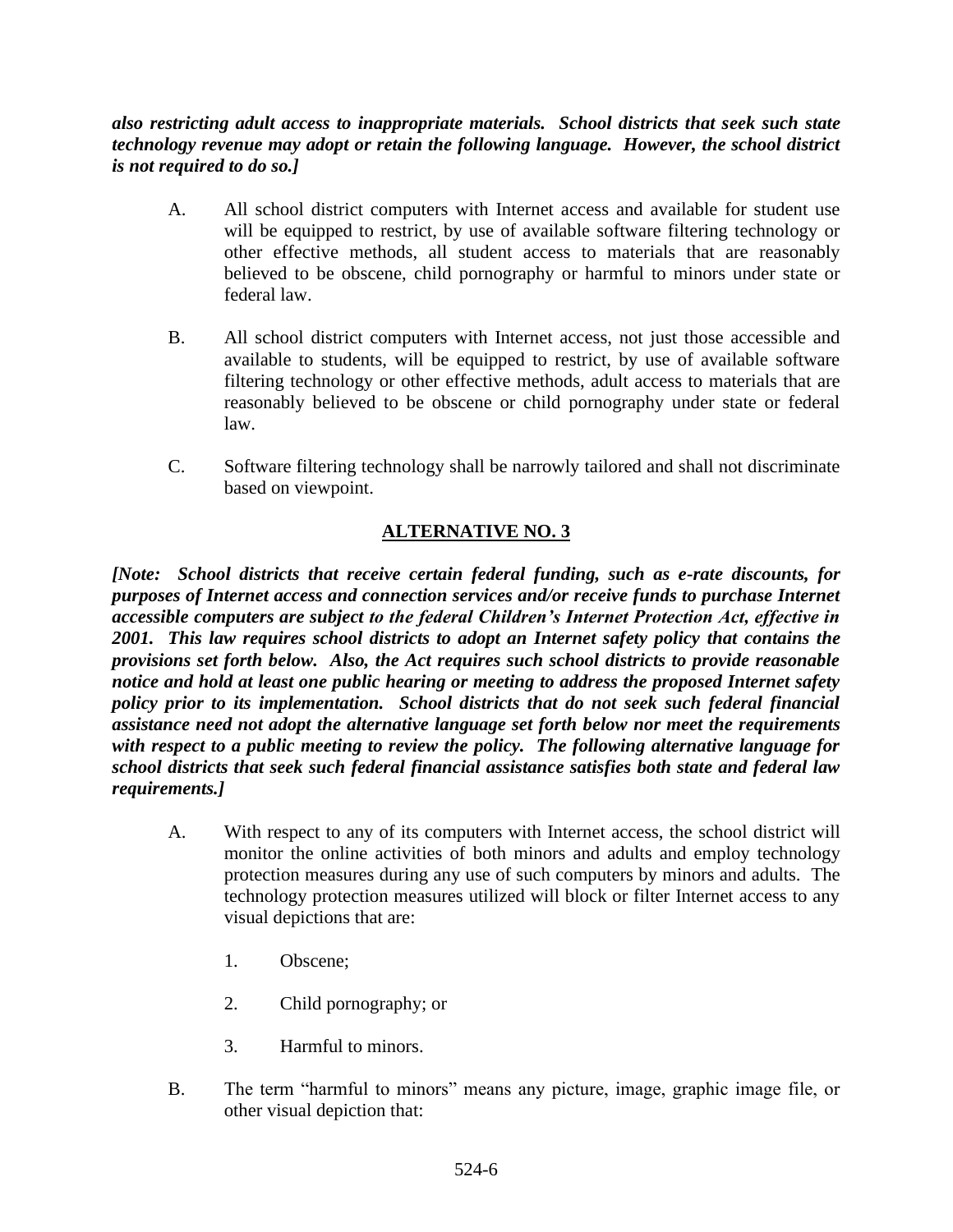- 1. Taken as a whole and with respect to minors, appeals to a prurient interest in nudity, sex, or excretion; or
- 2. Depicts, describes, or represents, in a patently offensive way with respect to what is suitable for minors, an actual or simulated sexual act or sexual contact, actual or simulated normal or perverted sexual acts, or a lewd exhibition of the genitals; and
- 3. Taken as a whole, lacks serious literary, artistic, political, or scientific value as to minors.
- C. Software filtering technology shall be narrowly tailored and shall not discriminate based on viewpoint.
- D. An administrator, supervisor, or other person authorized by the Superintendent may disable the technology protection measure, during use by an adult, to enable access for bona fide research or other lawful purposes.
- E. The school district will educate students about appropriate online behavior, including interacting with other individuals on social networking websites and in chat rooms and cyberbullying awareness and response.

*[Note: Although school districts are not required to adopt the more restrictive provisions contained in either Alternative No. 2 or No. 3 if they do not seek state or federal funding, they may choose to adopt the more restrictive provisions as a matter of school policy.]*

## **VII. CONSISTENCY WITH OTHER SCHOOL POLICIES**

Use of the school district computer system and use of the Internet shall be consistent with school district policies and the mission of the school district.

# **VIII. LIMITED EXPECTATION OF PRIVACY**

- A. By authorizing use of the school district system, the school district does not relinquish control over materials on the system or contained in files on the system. Users should expect only limited privacy in the contents of personal files on the school district system.
- B. Routine maintenance and monitoring of the school district system may lead to a discovery that a user has violated this policy, another school district policy, or the law.
- C. An individual investigation or search will be conducted if school authorities have a reasonable suspicion that the search will uncover a violation of law or school district policy.
- D. Parents may have the right at any time to investigate or review the contents of their child's files and e-mail files in accordance with the school district's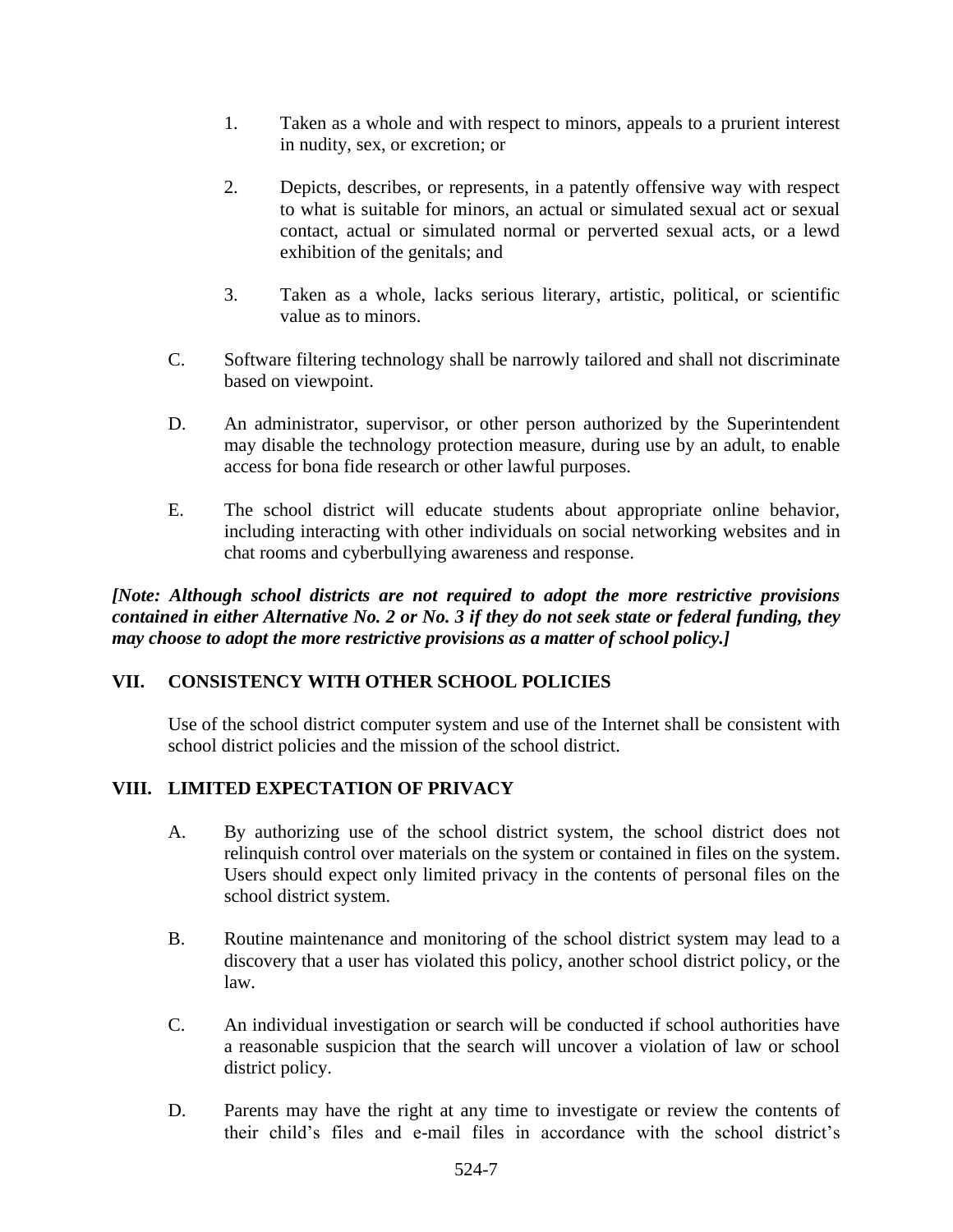Protection and Privacy of Pupil Records Policy. Parents have the right to request the termination of their child's individual account at any time.

- E. School district employees should be aware that the school district retains the right at any time to investigate or review the contents of their files and e-mail files. In addition, school district employees should be aware that data and other materials in files maintained on the school district system may be subject to review, disclosure or discovery under Minnesota Statutes Chapter 13 (Minnesota Government Data Practices Act).
- F. The school district will cooperate fully with local, state and federal authorities in any investigation concerning or related to any illegal activities or activities not in compliance with school district policies conducted through the school district system.

#### **IX. INTERNET USE AGREEMENT**

- A. The proper use of the Internet, and the educational value to be gained from proper Internet use, is the joint responsibility of students, parents, and employees of the school district.
- B. This policy requires the permission of and supervision by the school's designated professional staff before a student may use a school account or resource to access the Internet.
- C. The Internet Use Agreement form for students must be read and signed by the user, the parent or guardian, and the supervising teacher. The Internet Use Agreement form for employees must be signed by the employee. The form must then be filed at the school office. As supervising teachers change, the agreement signed by the new teacher shall be attached to the original agreement.

## **X. LIMITATION ON SCHOOL DISTRICT LIABILITY**

Use of the school district system is at the user's own risk. The system is provided on an "as is, as available" basis. The school district will not be responsible for any damage users may suffer, including, but not limited to, loss, damage, or unavailability of data stored on school district diskettes, tapes, hard drives, or servers, or for delays or changes in or interruptions of service or misdeliveries or nondeliveries of information or materials, regardless of the cause. The school district is not responsible for the accuracy or quality of any advice or information obtained through or stored on the school district system. The school district will not be responsible for financial obligations arising through unauthorized use of the school district system or the Internet.

## **XI. USER NOTIFICATION**

A. All users shall be notified of the school district policies relating to Internet use.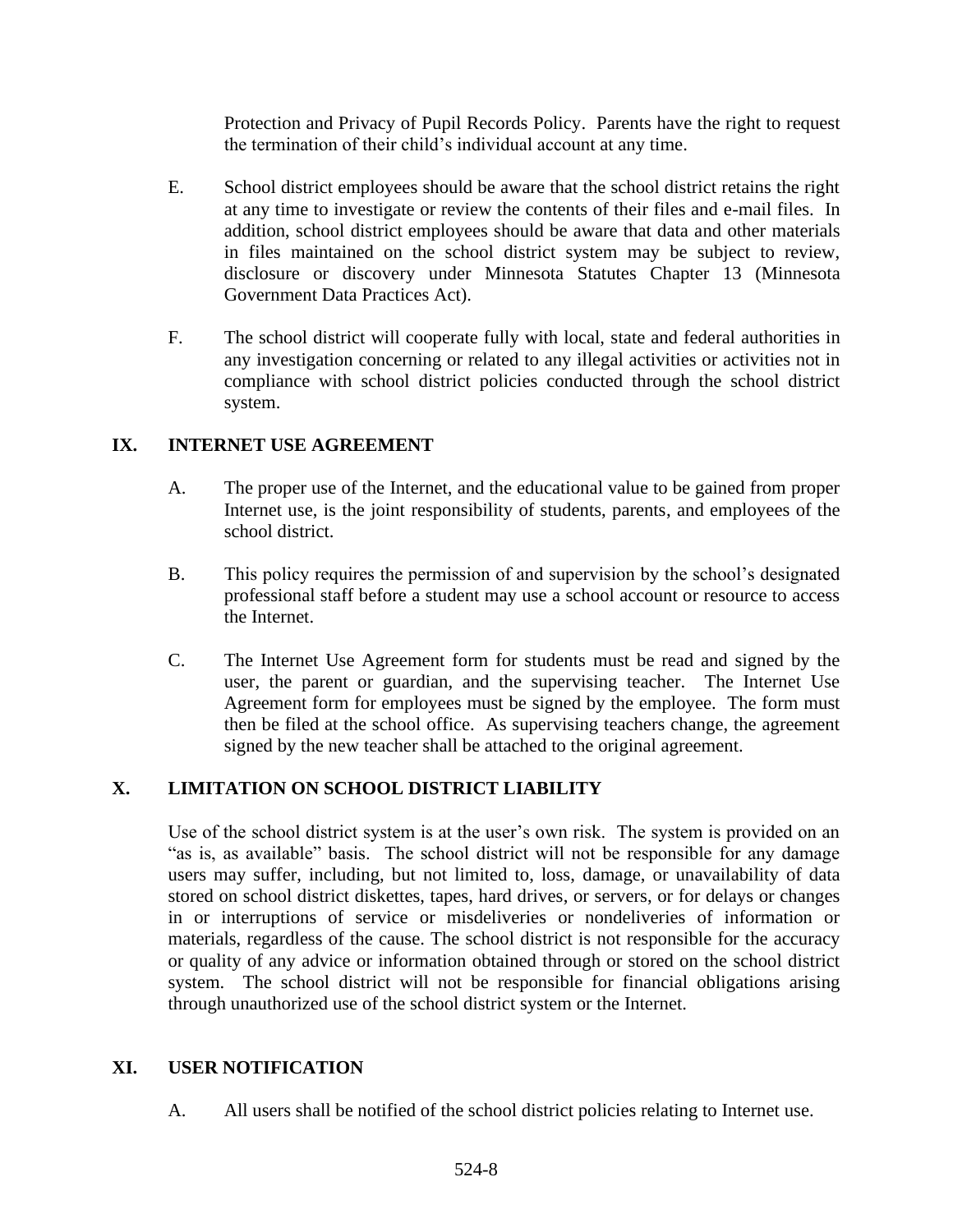- B. This notification shall include the following:
	- 1. Notification that Internet use is subject to compliance with school district policies.
	- 2. Disclaimers limiting the school district's liability relative to:
		- a. Information stored on school district diskettes, hard drives, or servers.
		- b. Information retrieved through school district computers, networks, or online resources.
		- c. Personal property used to access school district computers, networks, or online resources.
		- d. Unauthorized financial obligations resulting from use of school district resources/accounts to access the Internet.
	- 3. A description of the privacy rights and limitations of school sponsored/managed Internet accounts.
	- 4. Notification that, even though the school district may use technical means to limit student Internet access, these limits do not provide a foolproof means for enforcing the provisions of this acceptable use policy.
	- 5. Notification that goods and services can be purchased over the Internet that could potentially result in unwanted financial obligations and that any financial obligation incurred by a student through the Internet is the sole responsibility of the student and/or the student's parents.
	- 6. Notification that the collection, creation, reception, maintenance, and dissemination of data via the Internet, including electronic communications, is governed by Public and Private Personnel Data Policy, and Protection and Privacy of Pupil Records Policy.
	- 7. Notification that, should the user violate the school district's acceptable use policy, the user's access privileges may be revoked, school disciplinary action may be taken and/or appropriate legal action may be taken.
	- 8. Notification that all provisions of the acceptable use policy are subordinate to local, state, and federal laws.

## **XII. PARENTS' RESPONSIBILITY; NOTIFICATION OF STUDENT INTERNET USE**

A. Outside of school, parents bear responsibility for the same guidance of Internet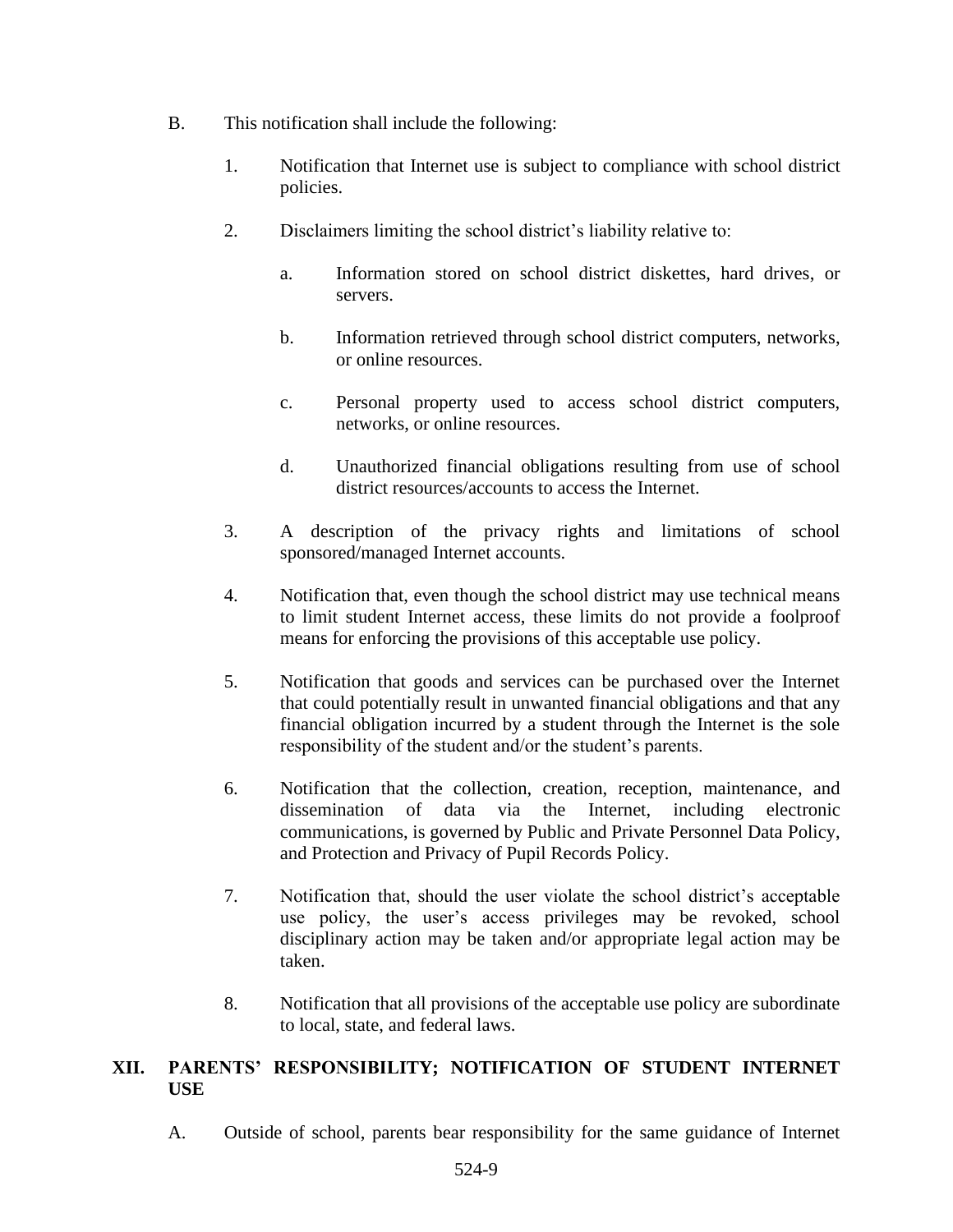use as they exercise with information sources such as television, telephones, radio, movies, and other possibly offensive media. Parents are responsible for monitoring their student's use of the school district system and of the Internet if the student is accessing the school district system from home or a remote location.

- B. Parents will be notified that their students will be using school district resources/accounts to access the Internet and that the school district will provide parents the option to request alternative activities not requiring Internet access. This notification should include:
	- 1. A copy of the user notification form provided to the student user.
	- 2. A description of parent/guardian responsibilities.
	- 3. A notification that the parents have the option to request alternative educational activities not requiring Internet access and the material to exercise this option.
	- 4. A statement that the Internet Use Agreement must be signed by the user, the parent or guardian, and the supervising teacher prior to use by the student.
	- 5. A statement that the school district's acceptable use policy is available for parental review.

#### **XIII. IMPLEMENTATION; POLICY REVIEW**

- A. The school district administration may develop appropriate user notification forms, guidelines, and procedures necessary to implement this policy for submission to the school board for approval. Upon approval by the school board, such guidelines, forms, and procedures shall be an addendum to this policy.
- B. The administration shall revise the user notifications, including student and parent notifications, if necessary, to reflect the adoption of these guidelines and procedures.
- C. The school district Internet policies and procedures are available for review by all parents, guardians, staff, and members of the community.
- D. Because of the rapid changes in the development of the Internet, the school board shall conduct an annual review of this policy.
- *Legal References:* Minn. Stat. Ch. 13 (Minnesota Government Data Practices Act 15 U.S.C. § 6501 *et seq.* (Children's Online Privacy Protection Act) 17 U.S.C. § 101 *et seq.* (Copyrights) 20 U.S.C. § 1232g (Family Educational Rights and Privacy Act) 47 U.S.C. § 254 (Children's Internet Protection Act of 2000 (CIPA))